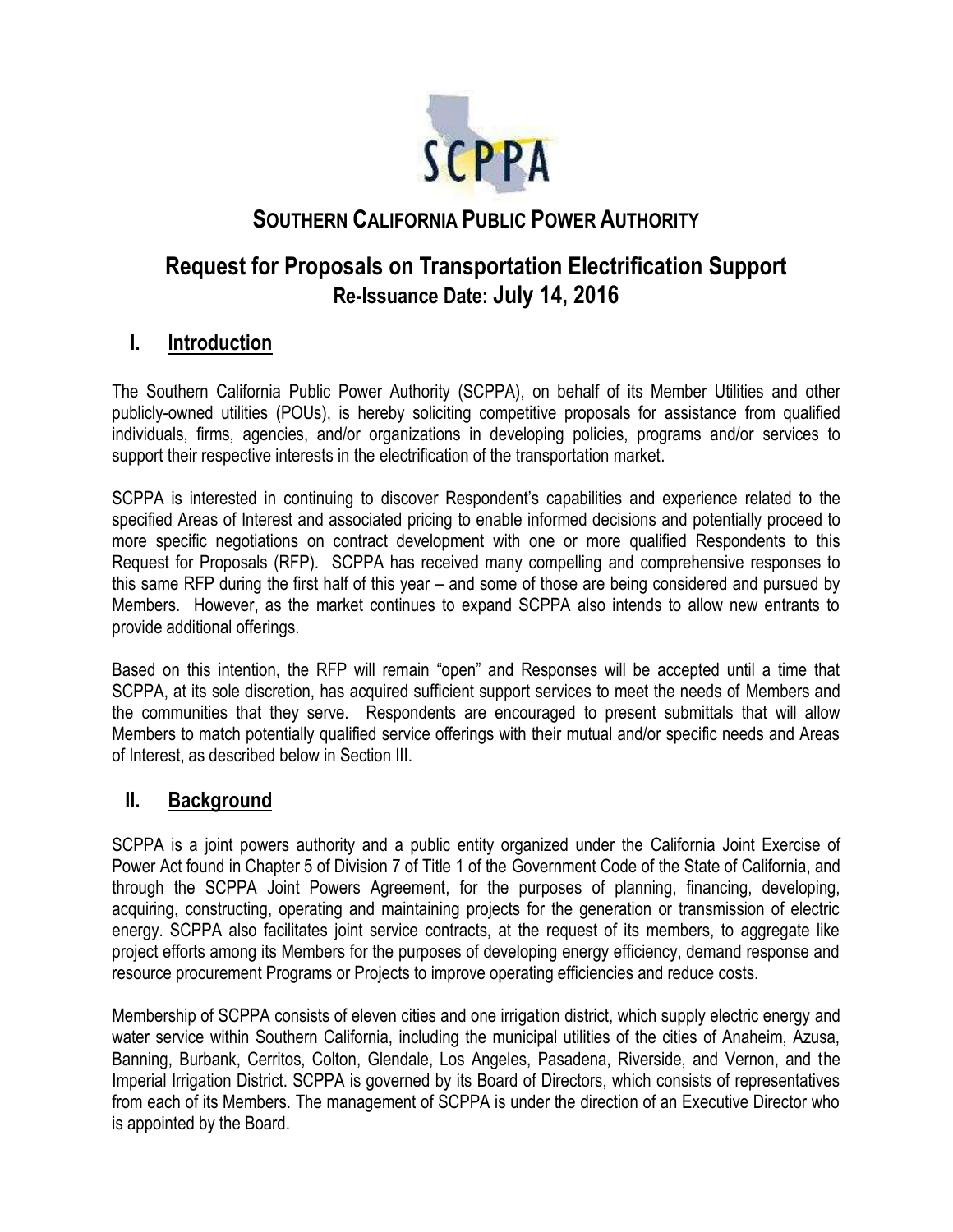Any service contract subsequently entered into by SCPPA pursuant to this RFP would be utilized directly by the interested Members to serve their respective utility customers' needs. The service and work products would be ordered and approved directly by SCPPA and/or the applicable Members/utilities and the billing would be administered through SCPPA.

# **III. Areas of Interest**

Certain SCPPA Members and other POUs have expressed interest in expanding their current programs and developing new policies, strategies and programs necessary to accelerate the electrification of the transportation sector and improve electric utility system operations to meet the needs of their municipalities.

Specifically, SCPPA is soliciting proposals from qualified individuals, firms, agencies, and/or organizations to provide consulting and/or administrative support services that are considered as possible ways to advance the electrification efforts of participating Members.

A list of possible programs and/or services that Members could be interested in is provided below. This list is presented in no particular order of priority, importance or value. Instead, this list is intended to show potential Respondents the wide range of support services that Members have thought about, discussed and/or considered as being needed or useful in their effort to expand and develop electrification programs.

- Utility-specific Electric Vehicle (EV) Readiness assessments
- Utility-specific Electrification Business Plan development
- Marketing program development and implementation
	- o Public Relations assistance
	- o Ride and Drive events for customers
	- o Support to encourage customer charger installations
	- $\circ$  Training for staff (and customers) on the electrification value proposition
- Workplace Charging Program Development and Implementation
- Multi-unit dwelling Charger Program Development and Implementation
- Low Carbon Fuel Standard credits & CA Program participation and/or Brokering Services
- Customer analysis to assess potential EV owners/operators for targeted marketing programs
- Fleet analyses to assess potential replacement of ICE-powered vehicles or other equipment with EVs
- Charger site selection and optimization analyses
- Justification of EVs as "Distributed Energy Resources"
- Charger data analysis and "back-office" management
- Review/vetting of regional equipment installers to develop a dynamic list of "qualified installers"
- Web-based information and analytical support/assistance and/or Mobile App Development
	- o Bulletin board presenting "qualified installers"
	- o Improved route mapping software for chargers
	- o Processing rebates
- Assistance developing access to and relationships with Original Equipment Manufacturers (OEMs) and auto dealers to provide a seamless purchase network for customers or Members
- Rate Design assistance and modeling of charging rates for comparative analysis
- Grant-writing assistance and implementation services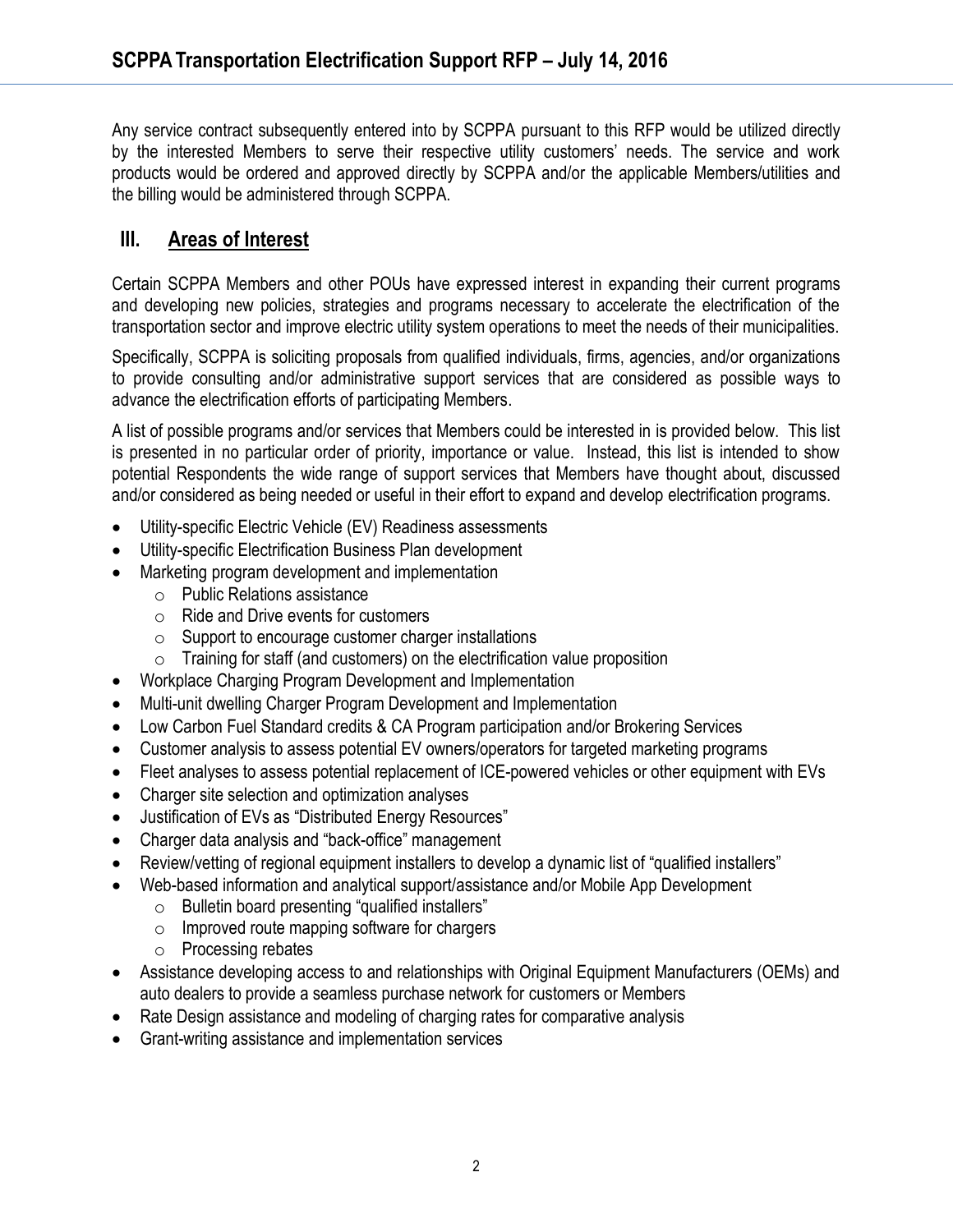Recognizing that this market and associated opportunities are continuing to grow, SCPPA encourages potential Respondents to include additional service offerings that may not be included in the list above or may be tangential to any of these Areas of Interest, as referenced below in Section IV.3.

### **Timeline / Schedule\***

| <b>SCPPA Transportation Electrification RFP Process</b> |                                        |
|---------------------------------------------------------|----------------------------------------|
| <b>Schedule of Requirements</b>                         | <b>Target Date(s)</b>                  |
| Re-Issue RFP                                            | July 14, 2016                          |
| Responses Due                                           | Until sufficient services are acquired |
| Review of Responses                                     | Upon Receipt                           |
| Interviews (if necessary)                               | As soon as possible                    |
| Selection of Respondent(s)                              | Ongoing                                |

**\***Timeline/Schedule is subject to change and termination, at sole discretion of SCPPA.

# **IV. Proposal Submission Required Elements**

#### **1. Transmittal Letter Content:**

- a. A brief statement of the Respondent's understanding of the work to be done and commitment to perform the work as scheduled, including:
	- i) statement of work specifications; and
	- ii) reference to any proposed contractual terms and conditions required by the Respondent; and
	- iii) a summary of exceptions taken to the RFP requirements; and
	- iv) any and all expectations from SCPPA including, but not limited to: requirements definitions, strategy refinement, and staffing requirements to support the proposed project or program implementation.
- b. An officer who is authorized to bind must sign the proposal on behalf of the Respondent and must include the following declarations on the transmittal letter:

"This proposal is genuine, and not sham or collusive, nor made in the interest or in behalf of any person not herein named; the Respondent has not directly or indirectly induced or solicited any other Respondent to put in a sham bid, or any other person, firm or corporation to refrain from submitting a proposal; and the Respondent has not in any manner sought by collusion to secure for themselves an advantage over any other Respondent."

- **2. Respondent Information**: Provide legal name of Company or Individual, physical street address, the name(s) and title(s) of the individual(s) authorized to represent the Respondent, including telephone number(s) and email address(es).
- **3. Proposal:** Proposals must include a description of each proposed service or program, how it meets (or does not meet) each of the objectives of this RFP, and a detailed description addressing all of the Areas of Interest that apply. Respondents may also include additional services, products, tasks, task elements and/or functions that may not be part of or included in the RFP, but are deemed by the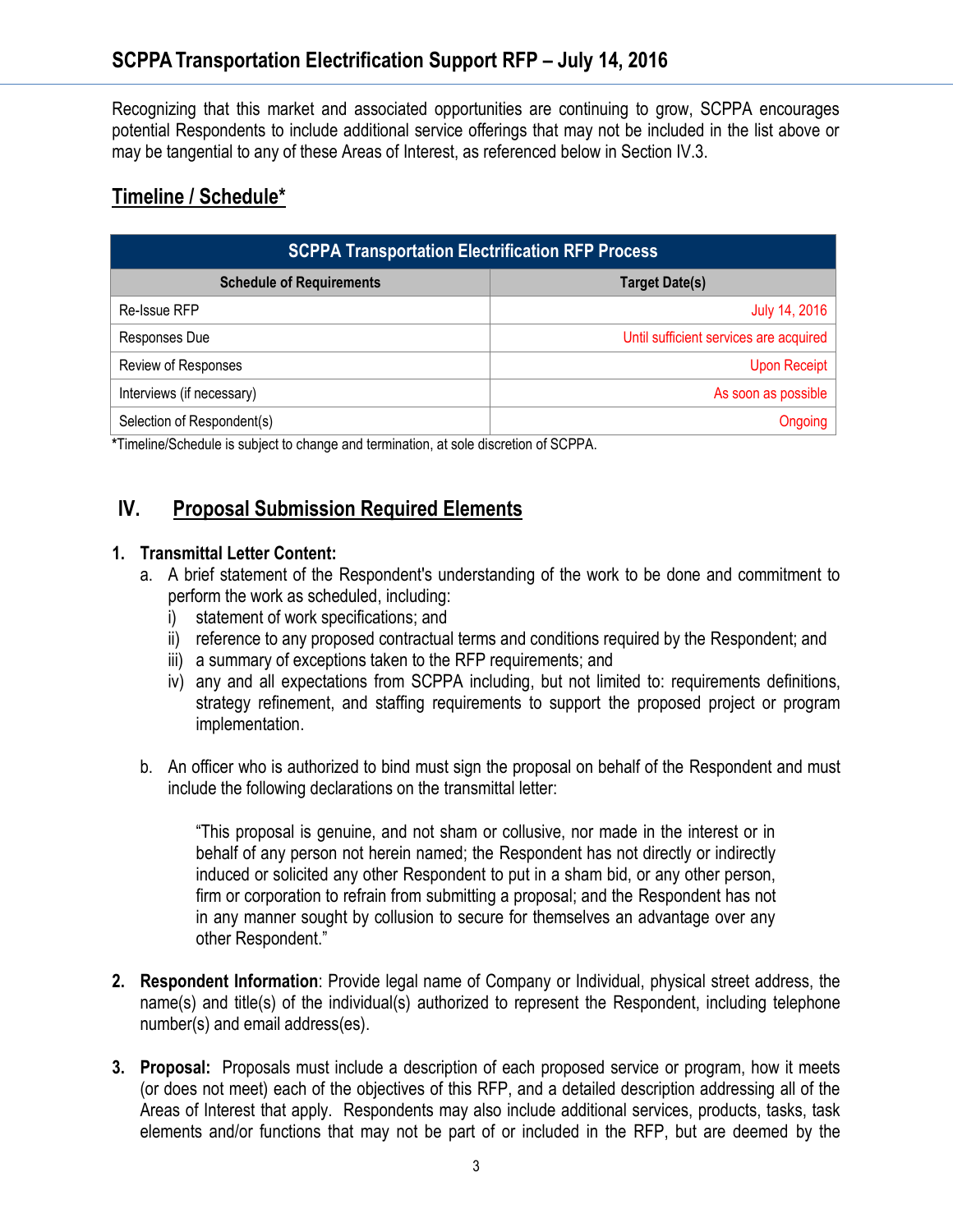Respondent to be pertinent and potentially valuable to SCPPA or its Members. SCPPA will have full discretionary authority to consider, accept and/or reject without cause such supplemental information that is not directly requested, included in or made part of the RFP. The body of the Proposal shall be no more than 25, double-sided pages. Supplemental information and appendices may be attached thereto. SCPPA reserves the right to review or not review any supplemental information or appendices that are deemed extraneous, unnecessary or unrelated.

- **4. Fees:** All price proposals should be made based on good faith estimates of the requirements defined in this RFP. Pricing for support services can be presented on a fixed-fee basis or on a time and materials (T&M) basis. One response from the same Respondent can include one or more fixed-fee offerings and one or more T&M offerings. T&M proposals should include all necessary details of the fees, labor rates and service charges associated with any and all service offerings, with an estimated number of hours required for all different levels of labor. These estimates shall not be binding but instead be used as benchmarks for comparative evaluation. Responses do not need to include, but Respondent shall be prepared to provide, a breakdown of the applicable overheads and fringe benefit costs that are part of any labor rates and other direct costs associated with the services to be performed.
- **5. Experience:** Respondent shall clearly identify project participants and any management team members. Proposals shall:
	- a. Describe your firm's experience as may be applicable to this RFP, your organizational structure, management qualifications, and other contract related qualifications, including number of years firm has been in business.
	- b. Specify key employees and describe their qualifications, experience and duties related to this RFP, including the office location(s) where work will be performed, if different than referenced above in Section IV.2.
	- c. Provide a commitment statement for the retention and use of key employees as proposed, their availability to initiate and sustain the proposal, as well as planned supplemental employees if key personnel are not available to assure project delivery.
	- d. State whether Respondent will use subcontractors to perform services pursuant to the contract. Should the use of subcontractors be offered, the Respondent shall provide the same assurances of competence for the subcontractor, plus the demonstrated ability to manage and supervise the subcontracted work. Subcontractors shall not be allowed to further subcontract with others for work. The provisions of any contract resulting from this RFP shall apply to all subcontractors in the same manner as to the Respondent.
	- e. Respondent shall indicate any and all pending litigation that could affect the viability of Respondent's proposal, continuance of existing contracts, operation or financial stability.

#### **6. References:**

a. Describe whether the Respondent has, within the last five (5) years, rendered any service to SCPPA or to any of SCPPA's Members, either as a contractor or subcontractor, either under the current Respondent's name or any other name or organization. If so, please provide details (status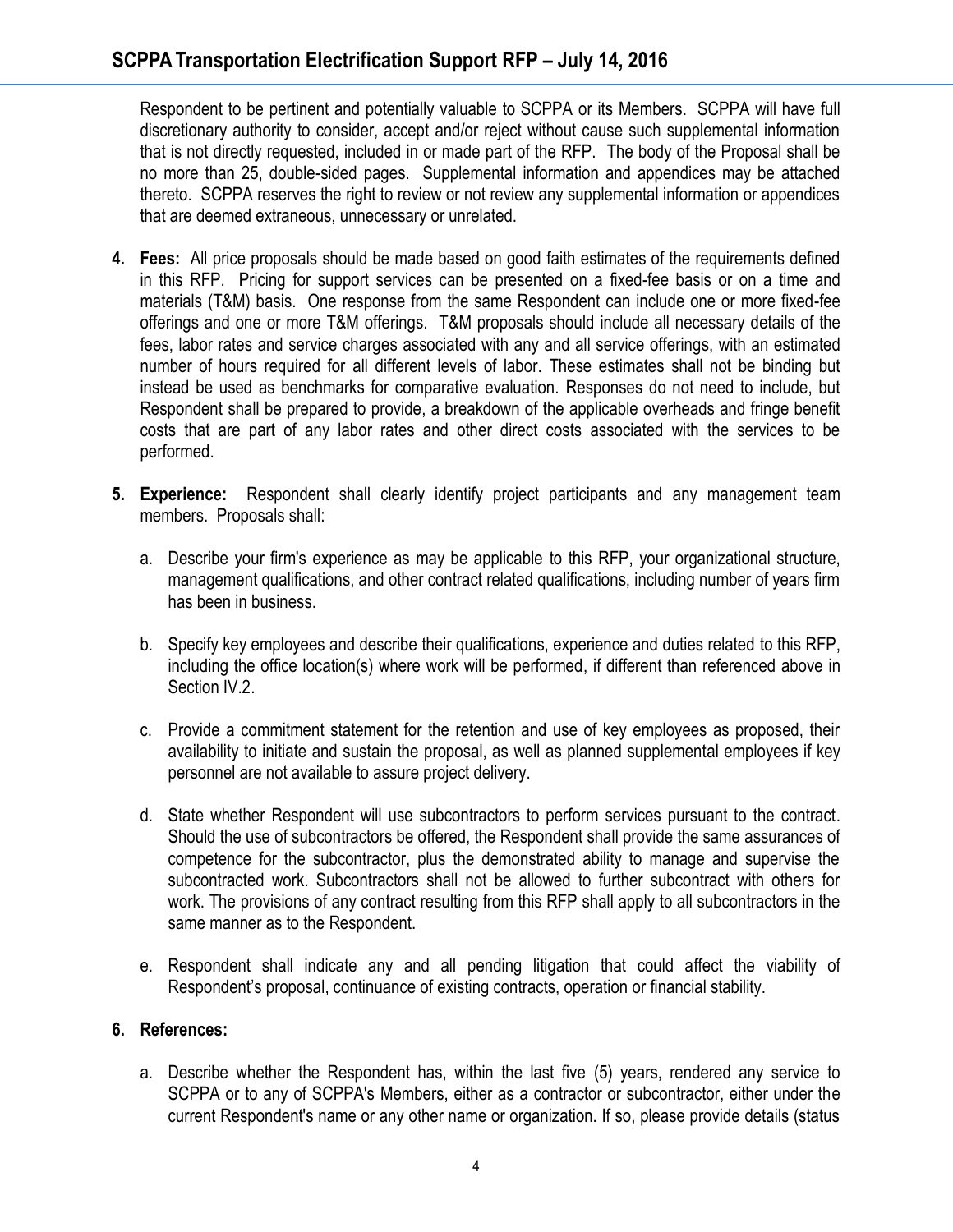as prime or subcontractor, brief description of the contract, contract start and end date, the contract administrator name, and total actual contract expenditures).

- b. If the Respondent has not rendered any service within the last five (5) years to SCPPA or to any of SCPPA's Members, then please provide references over that period with the details described above including the counterparty for which services were provided.
- c. Identify existing related or relevant projects or programs which Respondent developed and/or operates that would demonstrate Respondent's capabilities in this area.
- d. Describe relevant program development and implementation experience, approach, and provide a list of references for similar projects completed.

## **V. Proposal Submission Delivery Requirements**

There will not be an initial Respondent's conference associated with this RFP. Clarification questions may be addressed to [bcope@scppa.org](mailto:bcope@scppa.org)

Potential Respondents may submit questions on this RFP to: [bcope@scppa.org,](file://app-server/data/RFPs_RFQs_RFIs/Public%20Benefits%20Committee/Paperless%20Rebate%20Automation/RFP/bcope@scppa.org) referencing TRANSPORTATION ELECTRIFICATION RFP QUESTIONS in the subject line. Answers to all questions will be provided to inquisitor via e-mail within 5 business days from the date received. Answers to questions that SCPPA, at its sole determination and discretion, deems to be substantive or that would place the inquisitor at a distinct and unfair advantage to other potential Respondents will be posted on SCPPA's website at <http://www.scppa.org/pages/misc/RFPs.html>within 7 business days from the date received. It is the responsibility of potential Respondents to review this website for any and all postings.

One (1) hard copy of your response, including a transmittal letter of authentic offer with wet-ink authority signature, and any supporting documentation should be delivered as soon as practicable to:

> Southern California Public Power Authority TRANSPORTATION ELECTRIFICATION RFP Attention: Bryan Cope 1160 Nicole Court Glendora, California 91740

One (1) electronic copy of your proposal should also be delivered to the address above, preferably on a CD or USB flash drive, or alternatively e-mailed to [bcope@scppa.org.](mailto:bcope@scppa.org)

No contact should be made with the SCPPA Board of Directors, committees or working group representatives, or SCPPA Members concerning this RFP. Failure to comply with this directive could disqualify the Respondent's submittal from consideration and evaluation.

All information received by SCPPA in response to this RFP is subject to the California Public Records Act and may be subject to the California Brown Act and all submissions may be subject to review in the event of an audit.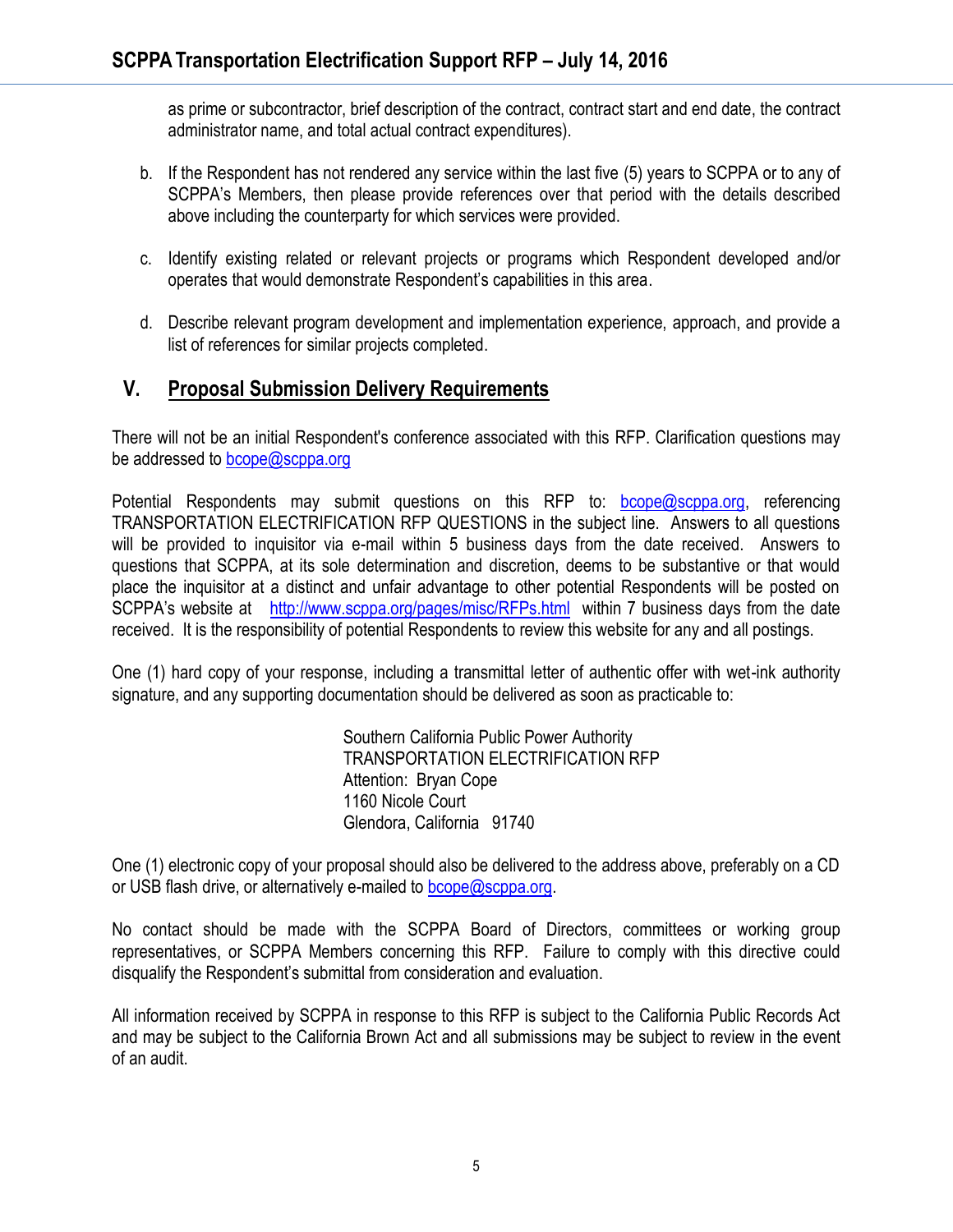### **VI. Terms and Conditions**

- 1. SCPPA reserves the right to cancel this RFP at any time, reject any and all proposals and to waive irregularities.
- 2. SCPPA shall determine at its sole discretion the value of any and/or all proposals including price and non-price attributes.
- 3. Proposals may be sub-divided or combined with other proposals, at SCPPA's sole discretion.
- 4. SCPPA shall perform an initial screening evaluation to identify and eliminate any proposals that are, for example, not responsive to the RFP, do not meet the minimum requirements set forth in the RFP, are not economically competitive with other proposals, or are submitted by Respondents that lack appropriate creditworthiness, sufficient financial resources, or qualifications to provide dependable and reliable services for this RFP.
- 5. SCPPA reserves the right to submit follow-up questions or inquiries to request clarification of information submitted and to request additional information from any one or more of the Respondents.
- 6. SCPPA reserves the right, without qualification and in its sole discretion, to accept or reject any or all proposals for any reason without explanation to the Respondent, or to make any award to that Respondent, who, in the opinion of SCPPA, will provide the most value to SCPPA and its Members.
- 7. SCPPA may decline to enter into any potential engagement agreement or contract with any Respondent, terminate negotiations with any Respondent, or to abandon the request for proposal process in its entirety.
- 8. SCPPA reserves the right to make an award, at its sole discretion, irrespective of price or technical ability, if SCPPA determines that to do so would result in the greatest value to SCPPA and its Members.
- 9. Those Respondents who submit proposals agree to do so without legal recourse against SCPPA, its Members, their directors, officers, employees and agents for rejection of their proposal(s) or for failure to execute or act on their proposal for any reason.
- 10. SCPPA shall not be liable to any Respondent or party in law or equity for any reason whatsoever for any acts or omissions arising out of or in connection with this RFP.
- 11. SCPPA shall not be liable for any costs incurred by any Respondents in preparing any information for submission in connection with this RFP process or any and all costs resulting from responding to this RFP. Any and all such costs whatsoever shall remain the sole responsibility of the Respondent.
- 12. SCPPA may require certain performance assurances from Respondents prior to entering into negotiations for work that may result from this RFP. Such assurances may potentially include a requirement that Respondents provide some form of performance security.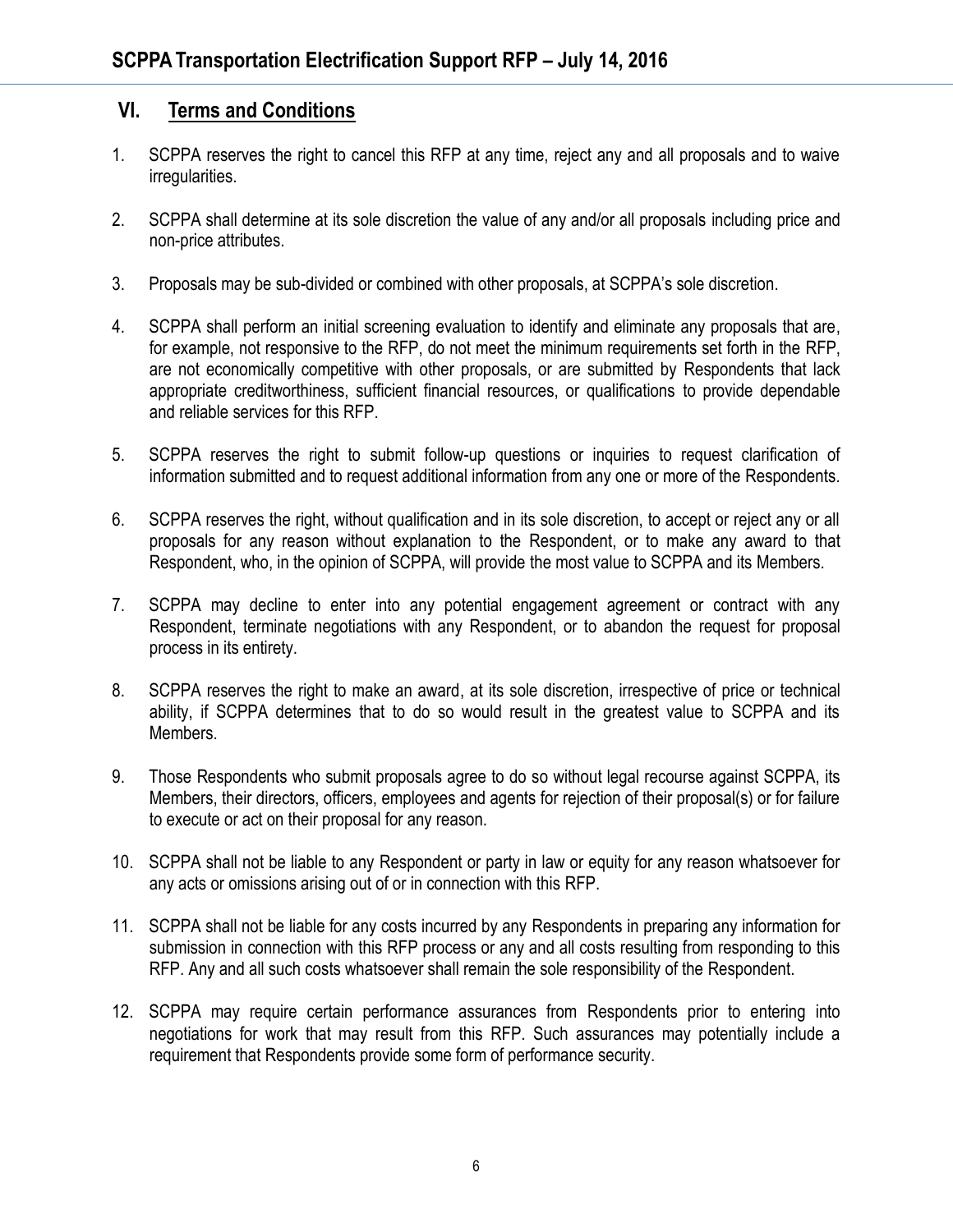- 13. Prior to contract award, the successful Respondent shall supply a detailed breakdown of the applicable overheads and fringe benefit costs that are part of the labor rates and other direct costs associated with the services to be performed.
- 14. SCPPA Members, either collectively or individually may contact Respondents to discuss or enter into negotiations regarding a proposal. SCPPA is not responsible or liable for individual Members interactions with the Respondent which are not entirely conducted through SCPPA or at SCPPA's option or election to engage the Respondent as defined within the RFP.
- 15. Submission of a Proposal constitutes acknowledgement that the Respondent has read and agrees to be bound by the terms and specifications of this RFP and any addenda subsequently issued by SCPPA.
- 16. Information in this RFP is accurate to the best of SCPPA's and its Members' knowledge but is not guaranteed to be correct. Respondents are expected to complete all of their due diligence activities prior to entering into any final contract negotiations with SCPPA.
- 17. SCPPA reserves the right to reject any Proposal for any reason without cause. SCPPA reserves the right to enter into relationships with more than one Respondent, can choose not to proceed with any Respondent with respect to one or more categories of services, and can choose to suspend this RFP or to issue a new RFP that would supersede and replace this RFP.

## **VII. Additional Requirements for Proposal**

- **1. Consideration of Responses:** Submitted proposals should be prepared simply and economically, without the inclusion of unnecessary promotional materials. Proposals should be submitted on recycled paper that has a minimum of thirty percent (30%) post-consumer recycled content and duplex copied (double-sided pages) where possible.
- **2. Insurance, Licensing, or other Certification:** If selected, the Respondent will be required to maintain sufficient insurance, licenses, or other required certifications for the type of work being performed. SCPPA or its Members may require specific insurance coverage to be established and maintained during the course of work and as a condition of award or continuation of contract.
- **3. Non-Discrimination/Equal Employment Practices/Affirmative Action Plan:** If selected, the Respondent and each of its known subcontractors may be required to complete and file an acceptable Affirmative Action Plan. The Affirmative Action Plan may be set forth in the form required as a business practice by the Department of Water and Power of the City of Los Angeles which is SCPPA's largest Member.
- **4. Living Wage Ordinance:** If selected, the Respondent may be required to comply with the applicable provisions of the City of Los Angles Living Wage Ordinance and the City of Los Angeles Service Contract Workers Retention Ordinance. The Living Wage Ordinance provisions are found in Section 10.36 of the Los Angeles City Administrative Code; and the Service Contract Workers Retention Ordinance are found in Section 10.37 of the Los Angeles Administrative Code (SCWRO/LW0).